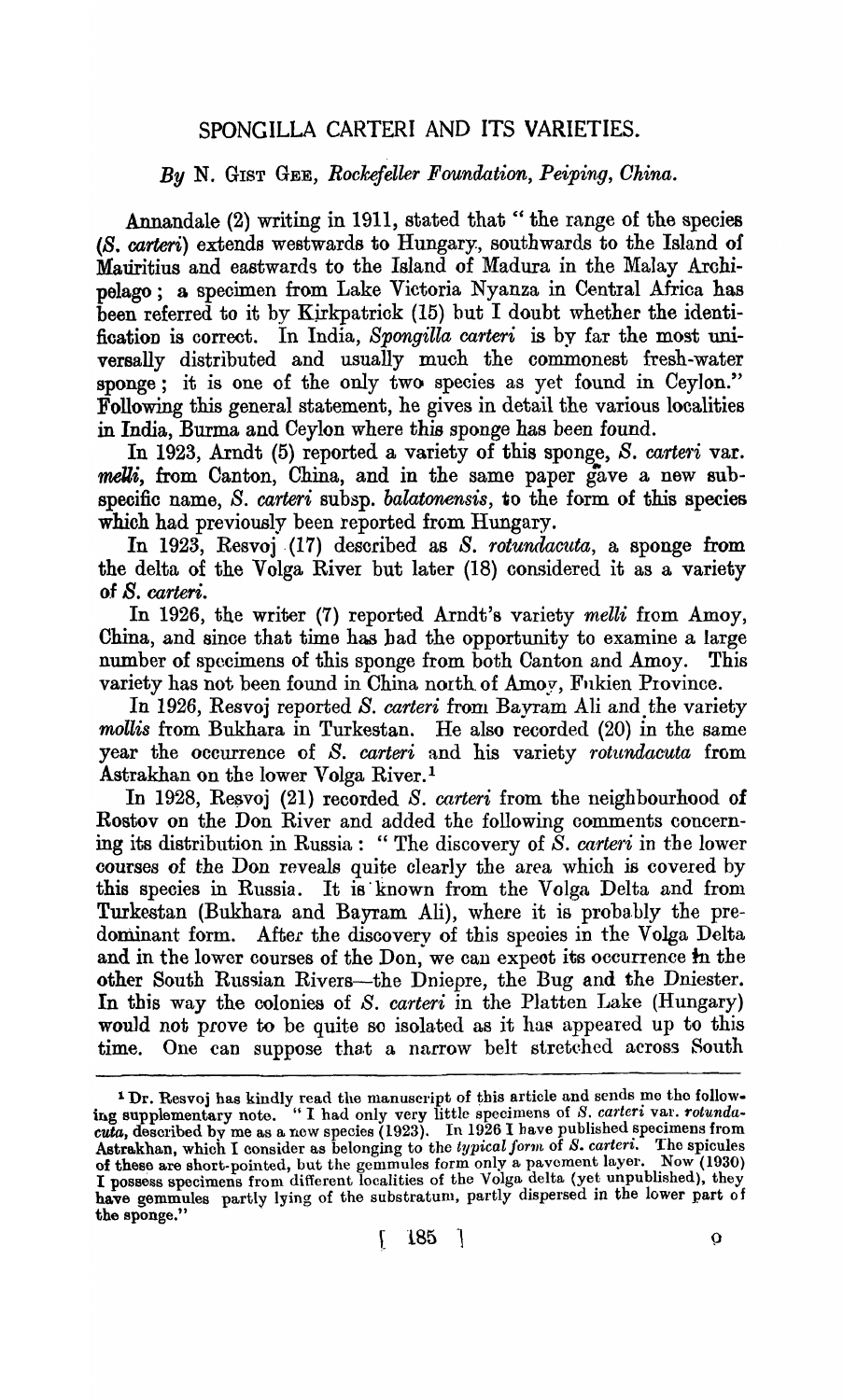Russia along which this species spreads onwards toward the West to Hungary. Arndt, conjecturingly, sets up another connection between the principal looality of this species and its occurrence in Hungary, namely through West Persia, Kurdistan and Asia Minor." *S. carteri* has also been recorded (4) from Seistan (E. Persia and S. W Afghanistan).

Through the kindness of Dr. W Arndt, of the Berlin Zoological Museum, who has also courteously read this article in manuscript, my attention has been called to the additional records by Miss Grimailowskaja (13) of S. *carteri* in Russia. She found this species in the materials colleoted by Beling during his hydrobiological investigations of the southern Bug River in the territory between Golta and Nikolajew, near the town of  $\bar{\text{Gold}}$ , in 1925. She writes as follows concerning this species: " The occurrence of *S. caneri* near the town, Golta, is of great interest since it is only the third place in which it hitherto has been found in Europe. Until now *S. carteri* has been considered as being a representative of tropical and subtropical sponge fauna. By the new findings of P. Resvoj and slso myself the area in which *S. carteri* occurs is much extended. It is notable that S. *carteri* of the southern regions is distinguished from the one from the northern regions by the location of the gemmules; while those of the typical southern forms are profusely distributed in the tissue of the sponge, they are (in the Russian forms) accumulated in the base of the sponge, forming a thin 1ayer. This difference from the typical form has been also described in case of the Volga findings by P. Resvoj. It is furthermore noteworthy that *S. carteri* of the southern regions is more similar to the typical form than those of the Volga; the spicules of the southern type are distinctly pointed (the needles of the typical form have long thin tips) while the spicules of the sponges from the Volga River near Astrakhan show a tendency to have rather rounded tips." Miss Grimailowskaja (14) also recorded for the first time S. *carteri* from the collections made in July and August, 1927, by the Hydrobiological Expedition working on the Dneipre River.

In 1928, Vorstmann (22) also recorded S. *carteri* as occurring in both eastern and western Java:

Through the kindnes of H. M. Smith, some specimens of freshwater sponge were sent to me {rom the large swamp, Nong Han, in East Siam (10). These were collected on March 11, 1929, and are to be referred to the typical form of S. *carteri*. This is one step further east on the mainland than Annandale had recorded this sponge and forms a connecting link between the Indian and the Chinese representatives of this species. Nothing is known of the fresh-water sponges of the region between Siam and Canton, but it is very likely that this sponge will be found to ocour in the intervening territory of about the same latitudes when the sponge-fauna of that region is explored.

I do not take into account the sponge supposed to be of this species mentioned by Kirkpatrik (15) as having been found in Lake Victoria Nyanza in Africa, sinoe this record seems doubtful.

From the records given above it will be seen that this sponge has a very wide, and probably continuous range, from Amoy and Canton, China, on the East to the Platten Lake (Balaton Lake) in Hungary, on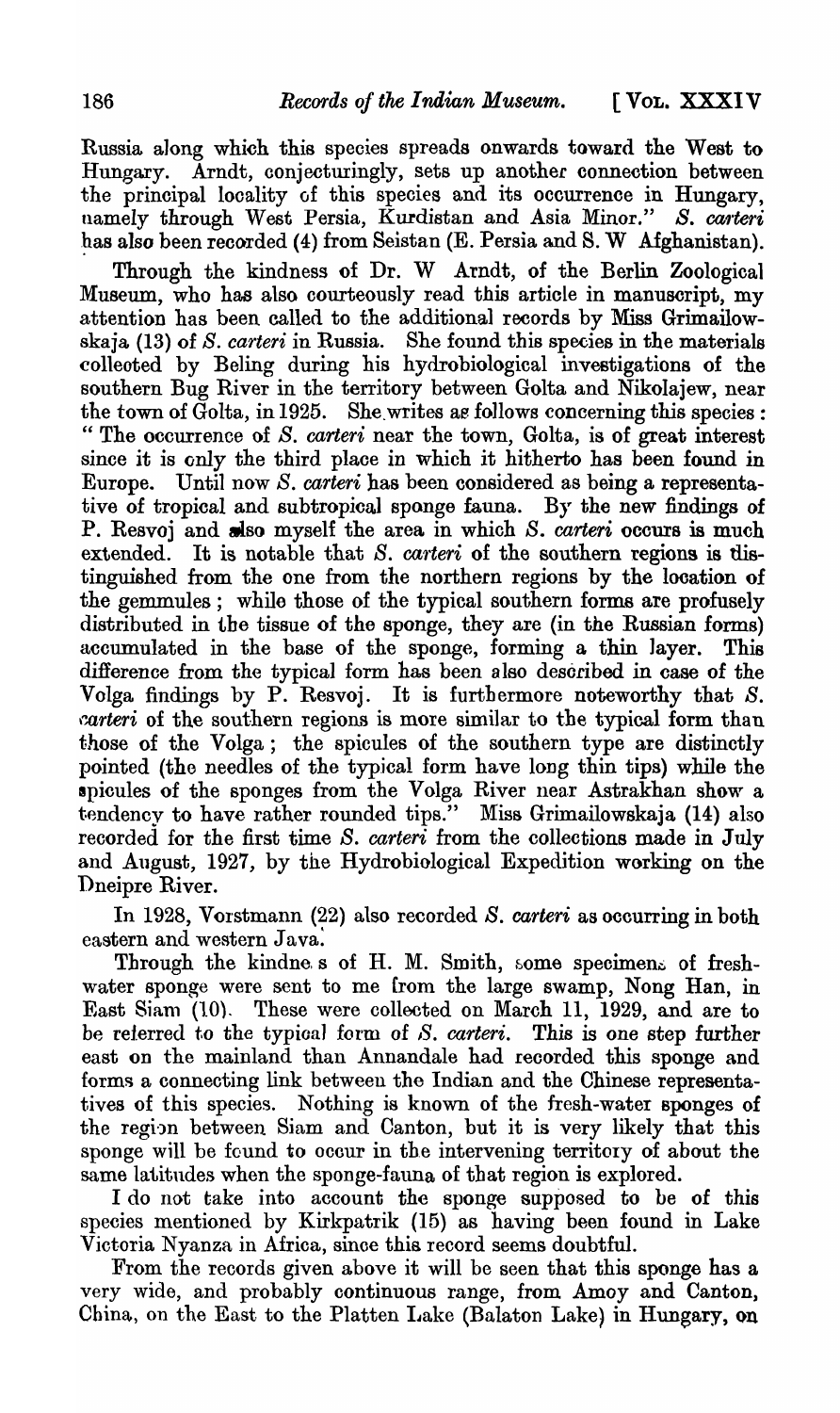the West; from the rivers of southern Russia on the North to Mauritius Island on the South. The occurrence of this sponge outside of the above range would be very interesting, while there is little doubt that it will be found to be a common species inside of it when the entire region has been carefully explored for its sponge fauna.

Annandale (1) gives the following definitions as a basis for his classification in his study of fresh-water sponges :-

- *"Species.-A* group of individuals differing in constant characters of a definite nature and of systematio importance from all others in the same genus.
- *Subspecies.-An* isolated or local race, the individuals of which differ from others included in the same speoies in characters that are constant but either somewhat indefinite or else of little systematic importance.
- *Variety.-A* group of individuals not isolated geographically from others of the same species but nevertheless exhibiting slight, not altogether constant, or indefinite differences from the typical form of the species (i.e., the form first described).
- *Phase.-A* peculiar form assumed by individuals of a species which are exposed to peouliarities in environment and difier from normal individuals as a direct result.

"There are cases in which imperfection of information renders it difficult or impossible to distinguish between a variety and a subspecies. In such cases it is best to call the form a variety, for this term does not imply any special knowledge as regards its distribution or the conditions in which it is found."

On the basis of his definitions quoted above Annandale (2) described varieties of *S. carteri*. It is worth while to repeat here the statement of his reasons for giving definite names to these varieties.

*S. carteri* var. *mollis.* 

"This variety is characterized by a paucity of skeleton spicules. The sponge is therefore soft and so fragile that it usually breaks in pieces if lifted from the water by means of its support. Owing to the paucity of skeleton spicules, which resemble those of the typical form individually, the radiating and transverse fibers are extremely delicate."

The skeleton spicules in a cotype (54386) of this variety measured  $306-340\mu$  in length and  $14-16\mu$  in thickness. The specimen contained no gemmules.

" Var. *mollis*, again, may be a phase directly due to environment. It is the common form in the ponds of certain parts (e.g. in the neighbourhood of the maidan and at Alipore) of the Calcutta Municipal ares, but in ponds in other parts  $(e.g.$  about Belgatchia) of the same area, only the typical form is found. It is possible that the water in the former ponds may be deficient in silica or may possess some other peculiarity that renders the production of spicules difficult for *S. carteri*; but this seems hardly probable, for *S. crassissima*, a species with a rather dense siliceous skeleton, flourishes in the same ponds. I have noticed that in ponds in which the aquatic vegetation is luxuriant and such genera of plants as *Pistia* and *Limnanthemum* flourish, there is always a tendency for *S. carteri* to be softer than in ponds in which the vegetation is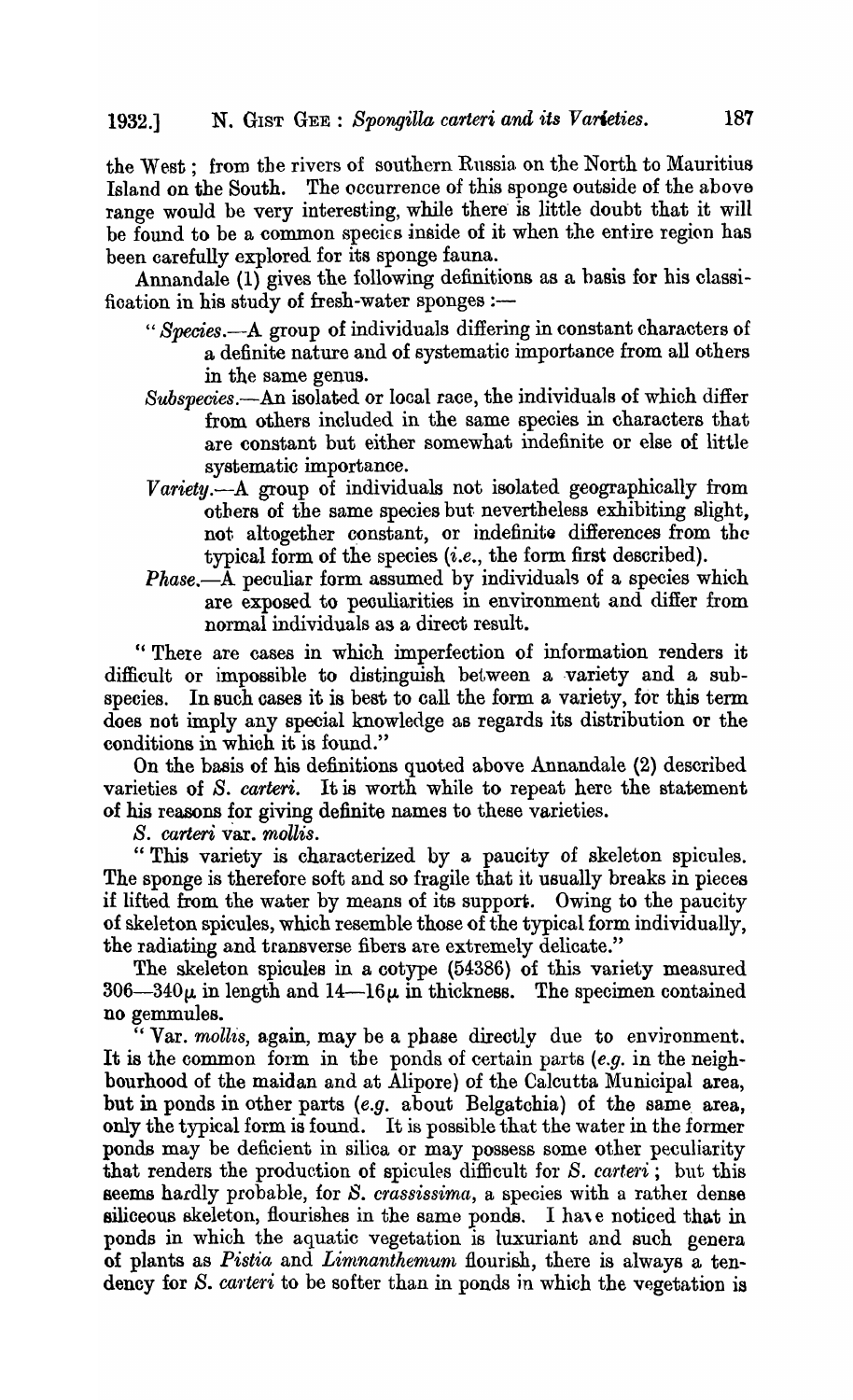mostly cryptogamic, and in Ca1cutta those parts of the town in which sponges of this species produce most spicules are those in which a slight infiltration of brackish water into the ponds may be suspected; hut in the interior of India, in places where the water is absolutely fresh, hard specimens seem to be the rule- rather than the exception.

The typical form and var. *mollis* grow to a larger size than is recorded for any other species of the family\_"

Resvoj (19) referred some of the specimens of *S. carteri* collected at Bukhara, Turkestan, to the var. *mollis* on account of the "feebly developed skeleton and the soft consistance of the sponges." The others he considers as belonging to the typical form. His measurements of this variety are as follows  $:$ --

| Skeleton spicules    | $250\mu \times 9 - 16\mu$ .   |
|----------------------|-------------------------------|
| Gemmule              | $95 - 190\mu \times 3 - 4\mu$ |
| Diameter of gemmules | $396 - 455\mu$ .              |

My measurements of a bit of material (54323) from the Indian Museum collection of this variety from Turkestan are :-

| Skeleton spicules    |  |  | $255 - 340\mu \times 14 - 20\mu$ . |
|----------------------|--|--|------------------------------------|
| Gemmule<br>$\bullet$ |  |  | $170 - 206\mu \times 5 - 7\mu$ .   |
| Diameter of gemmules |  |  | $527 - 680 \mu$ .                  |

*S. carteri* vat. *cava.* 

" This variety is characterized by the fact that the oscula open into broad horizontal canals, the roof of which is formed by a thin layer of parenchyma and skeleton or, in places, of the external membrane only. The skeleton is loose and fragile, and the living sponge has a peculiar glassy appearance. In spirit the colour is yellowish, during life it is greenish or white. Taken at Bombay, November, 1907."

" Var. *cava* appears to be a variety in the strict sense of the word, for it was found on the island of Bombay, the original locality of the species, growing side by side with the typical form."

I have measured the spicules and gemmules of a cotype of this sponge ( $54538$ ) and get the following dimensions :-

| Skeleton spicules     | $340 - 375\mu \times 17 - 24\mu$ . |
|-----------------------|------------------------------------|
| Gemmule               | $255 - 271\mu \times 9 - 14\mu$ .  |
| Diameter of gemmules. | $408 - 552\mu$ .                   |

*B. carteri* vat. *lobosa.* 

" The greater part of the sponge in this variety consists of a number of compressed but pointed vertical lobes, which arise from a relatively shallow, rounded base, in which the oscula ocour. The dried sponge has a yellowish colour. Apparently common in Travancore."

"Var. *lobosa,* however, should perhaps be regarded as a subspeoies rather than a variety, for I have received specimens from two localities in the extreme south-west of India and have no evidence that the typical form occurs in that part of the country. Evidence, however, is rather soanty as regards the ocourrence of fresh-water sponges in South India."

*S. carteri* generally has" large, deep, round oscula" but in var.  $lobosa$  this feature which is so characteristic of this sponge, is not so marked as in other forms.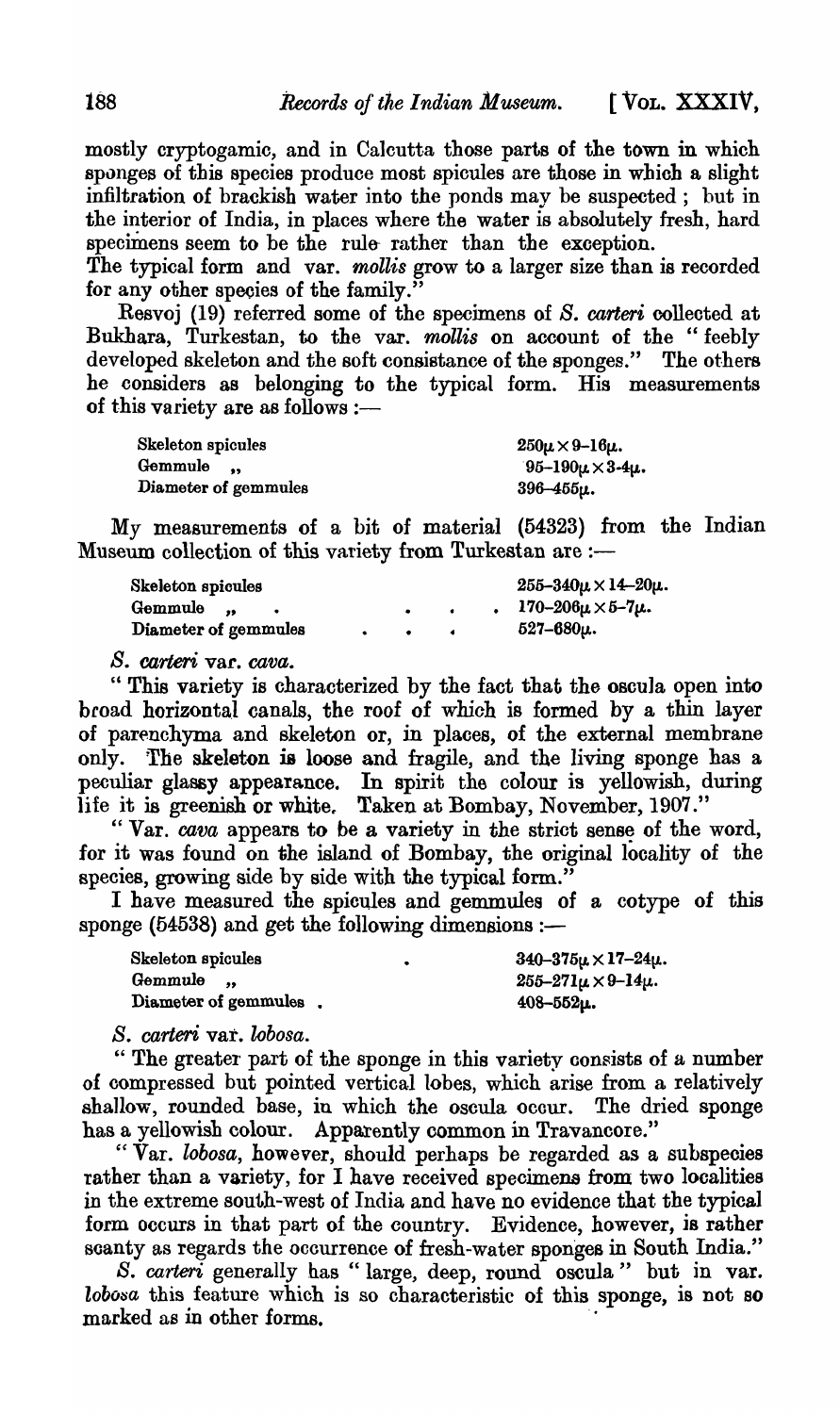The skeleton spicules of a cotype of this variety (54360) measure from  $280-340\mu$  in length and from 14 to  $20\mu$  in thickness. The gemmule spicules are from  $154-216\mu$  in length and from  $6-10\mu$  in thickness. The gemmules are from  $510-638\mu$  in diameter.

Arndt (5) after restudying the available specimens of *S. carteri*, has felt justified in creating a new subspecies. The following is a free  $translation$  of his description  $:$ —

*B. carten* subsp. *balatonensis.* 

" This sponge differs in shape from the Indian type-form and varieties and is typical for its locality. It is a flat disk, from which short, round tower-like branches rise. The colonies appear extended, brownish yellow crusts, from which numerous flattened cylindrical projections grow to a height of 2·5 cm. with a diameter of I cm. On the distal end of this projeotion there is a single osculum with a round deep opening so characteristic of the *S. carteri*. The skeleton is slightly developed as contrasted with the Indian form, which differs very conspicuously from the form now described in its unbranched and massive form and differs from the form described by Annandale (1911) which externally very closely resembles fragments of the Hungarian specimen-variety *lobosa*  in which the osoula do not open at the ends of the branches but at the basal crusts.

The specimens from Platten Lake are very fragile and soft. They agree in this respect with Annandale's variety *mollis* from Calcutta.

In respect to the spicules and the gemmules these forms do not differ from the original type.

Skeleton spicules Gemmule,

 $242 \times 10\mu$  to  $320 \times 16\mu$ .  $139 \times 3\mu$  to  $180 \times 6\mu$ .

On account of the absence of the type-form *S. carteri* in the Platten (Balaton) Lake, I named this well difierentiated form as subsp. *balatonensis.* "

Annandale  $(2)$  states, concerning this sponge, that "the only complete European specimen of this species I have seen differs considerably in outward form from any Indian variety, consisting of a flat basal area from which short, cylindrical, turret-like branches arise."

I have. measured the spicules of a small piece of this sponge and find that our results correspond very closely to those of Arndt's given above.

In the same paper, Arndt (5) created another variety based on two specimens from Canton. He gives the following description of this variety.

*S.* carteri·var. *melli.* 

"In contrast to the Indian. examples of the type-form speoimens which had been identified by Carter himself, are the Chinese examples, the entire surface of the massive half spherioal colony was covered with similar ball-shaped projections about 4 mm. long and 2-3 mm. in diameter. The large oscula opened on the tops of long projections whose diameter reached  $8-10$  mm. For the type-form Annandale states that the oscula do ·not tower above the sponge. The colour of the dried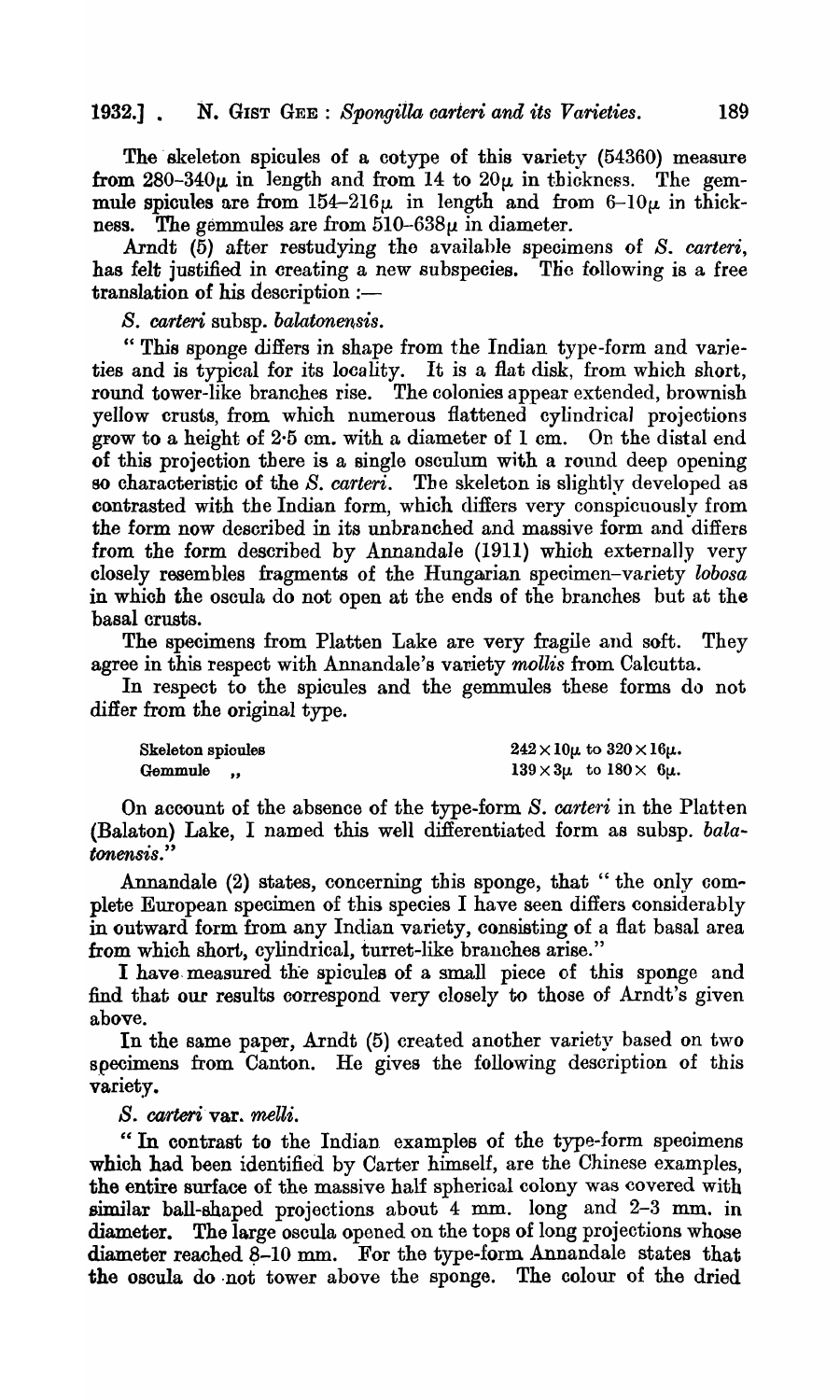specimen is light brown, the radial fibers of the strongly developed skeleton show  $5$  to 8 spicules, the transverse fibers  $1-3$  spicules.

| Length of Skeleton spicules    | $231 - 320\mu$ . |
|--------------------------------|------------------|
| Thickness of Skeleton spicules | $12 - 16\mu$ .   |

Gemmules fill the entire sponge and are very abundant. The Canton specimens show no peculiarities.

Since it is unknown in that locality up to this time, whether it is exactly like the type form or not, I place it a variety in the sense of Annandale and name it in honor of Mr. Mell as var. *melli."* 

I have measured a large series of the spioules from the sponges from Amoy and Canton representing this species and while there is a certain amount of variation in their length and thickness, yet I do not believe that these differences are constant enough to deserve a varietal name. I give a few typical measurements in microns.

|                         |                          | Skeleton spicules. |                 | Gemmule spicules. |                      |  |
|-------------------------|--------------------------|--------------------|-----------------|-------------------|----------------------|--|
|                         | Length.                  | Thickness.         | Length.         | Thickness.        | Gemmules.            |  |
| China-                  |                          |                    |                 |                   |                      |  |
| Specimen No. 53008      | $272 - 340 \mu$          | $16 - 19\mu$       | $150 - 184 \mu$ | $7 - 9\mu$        |                      |  |
| $\bullet$<br>99         | 53008<br>$255 - 325 \mu$ | $11-16\mu$         | $161 - 180 \mu$ | $7-9\mu$          | $459 - 507 \mu$      |  |
| ,<br>,,                 | 54638<br>$281 - 313\mu$  | $14 - 19 \mu$      | $176 - 216 \mu$ | $6-9\mu$          | $\ddot{\phantom{0}}$ |  |
| $\bullet$<br>$\bullet$  | $270 - 316 \mu$<br>54653 | $16 - 22\mu$       | $164 - 210 \mu$ | $6 - 8\mu$        | $\ddot{\phantom{0}}$ |  |
| $\bullet$<br>,,         | 54656<br>$248 - 289\mu$  | $8-12\mu$          | $164 - 202\mu$  | $4 - 7 \mu$       | $\bullet$            |  |
| $Amov-$                 |                          |                    |                 |                   |                      |  |
| Specimen No. 54677      | $273 - 307 \mu$          | $16 - 24\mu$       | $158 - 180 \mu$ | $8-10\mu$         | $\bullet$            |  |
| $Java$ —                |                          |                    |                 |                   |                      |  |
| Specimen No. 53684.     | $322 - 366\mu$           | $16 - 20 \mu$      | $176 - 218\mu$  | $10-12\mu$        | $\bullet$            |  |
| $\bullet$<br>,,         | 53824<br>325–374µ        | $22 - 26\mu$       | $176 - 200 \mu$ | $8-11\mu$         | $\bullet$            |  |
| $\bullet$<br>,,         | 53819<br>$281 - 366 \mu$ | $18 - 26 \mu$      | $190 - 204\mu$  | $5 - 8\mu$        | $459 - 655 \mu$      |  |
| $^{\prime\prime}$<br>,, | 52915<br>297–349µ        | $16 - 30 \mu$      | $170 - 220 \mu$ | $8 - 12\mu$       | $\ddot{\phantom{a}}$ |  |
| $\bullet\bullet$<br>,,  | 53861<br>$349 - 392 \mu$ | $16 - 22\mu$       | $178 - 229\mu$  | $10-13\mu$        | $\ddot{\phantom{0}}$ |  |
| ,<br>,,                 | $301 - 344 \mu$<br>53701 | $16 - 22 \mu$      | $196 - 238 \mu$ | $8-12\mu$         | $\ddot{\phantom{0}}$ |  |
| $\bullet$<br>,,         | 53831<br>$298 - 357\mu$  | $14 - 20\mu$       | $153 - 221\mu$  | $6-10\mu$         | $\bullet$            |  |
| Postov on Don River-    |                          |                    |                 |                   |                      |  |
| Resvoj                  | $290 - 330 \mu$          | $11-14\mu$         | $155 - 190 \mu$ | $5 - 8\mu$        | $365 - 415 \mu$      |  |
| Mauritius Island-       |                          |                    |                 |                   |                      |  |
| Specimen No. 54187      | $281 - 357 \mu$          | $15-18\mu$         | $194 - 200 \mu$ | $8 - 10\mu$       | $\ddot{\phantom{0}}$ |  |
| $Siam$ —                |                          |                    |                 |                   |                      |  |
| Specimen No. 53735      | $289 - 357 \mu$          | $14 - 20\mu$       | $170 - 182 \mu$ | $4-10\mu$         | $\ddot{\phantom{0}}$ |  |
| India-                  |                          |                    |                 |                   |                      |  |
| Specimen No. 54272      | $315 - 360 \mu$          | $16 - 20\mu$       | $166 - 201\mu$  | $7 - 8\mu$        | $\ddot{\phantom{a}}$ |  |

'Vhile there is rather a wide variation in the dimensions of the spicule, of some of the specimens as given in my records above, yet these, in some cases, vary so much within anyone specimen, that I am not inclined to attach any great significance to this variation. So far in my studies I have not been able to associate any of these variations with any special external form of growth.

In his original record of *S. rotundacuta*, now considered a variety of S. *carteri,* Resvoj (17) gives in substance the following items in his description of this sponge: "The specimen was oollected from Nikita, opposite Krasnolovny Fisheries on the Volga River. It consisted of a thin crust 4 mm. thick on inside and outside of a broken *U nio* shell ; on its substratum was formed a continuous layer of yellow coloured gemmules; its surfaoe was a continuous membrane perforated by the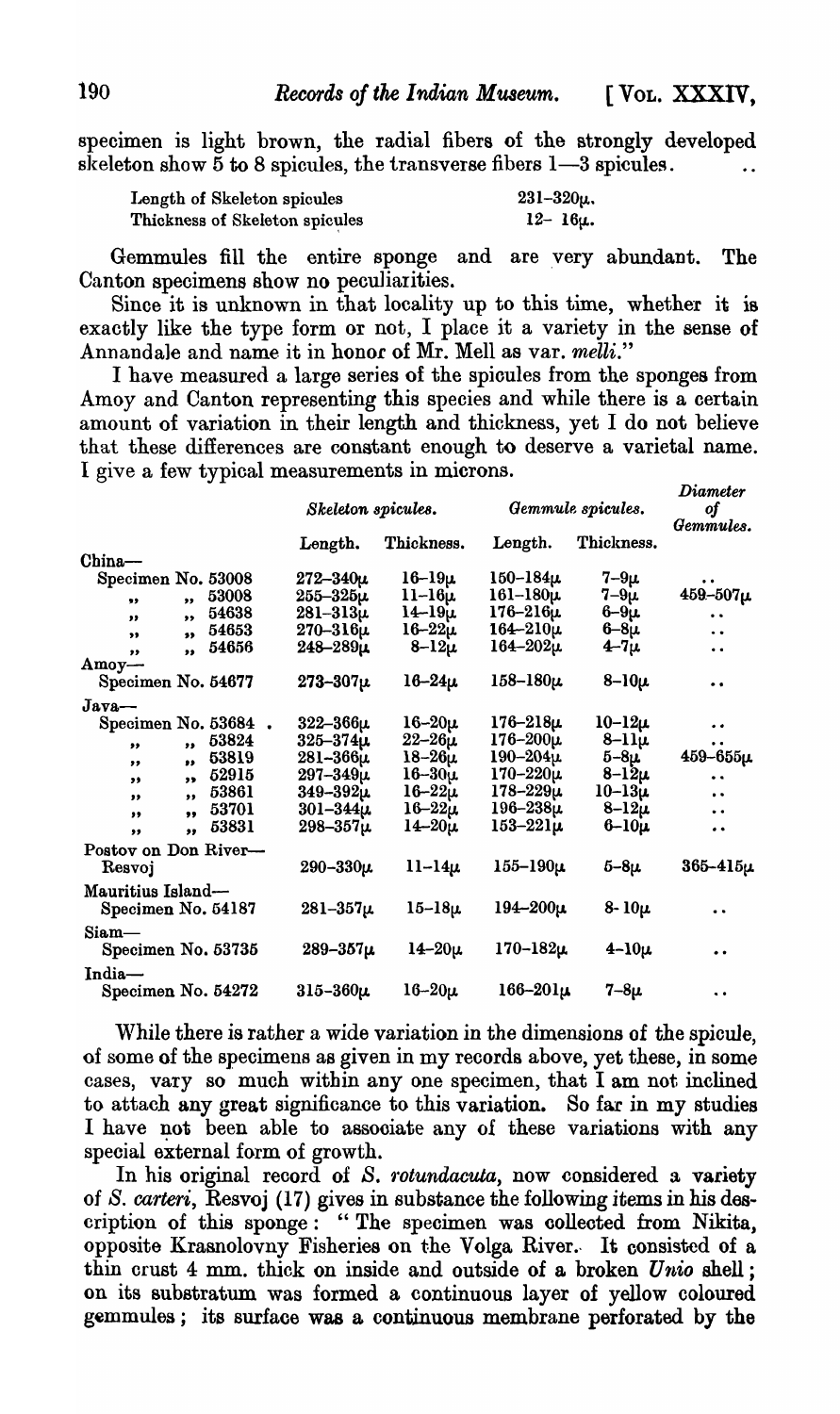vertioal ends of bunohes of skeleton spicules. The skeletal arrangement is very similar to that of *S. carteri*.

The skeleton spicules are smooth, cylindrical, regularly and slightly curved, with their ends rounded into a parabolic form; at times they appear slightly sharp-pointed or they may bear small rounded ovlindrical projections at their tips. A few spicules show distinct, short, sharp points."

Resvoj contends that there are a few true flesb. spicules scattered through the parenchyma and believes that he finds transitional forms connecting these with the smooth, spindle-shaped, sharp-pointed gemmule spicules which are present in large numbers around the gemmules. The smaller spicules are very similar to those *S. carteri.* 

Resvoj gives the following measurements for *S. carteri var. rotunda* $cuta :=$ 

|                       |                | Skeleton spicules. | Gemmule spicules.                 | <i>Diameter</i><br>оf<br>Gemmules. |                |
|-----------------------|----------------|--------------------|-----------------------------------|------------------------------------|----------------|
| Volga River-          | Length.        | Thickness.         | Length.                           | Thickness.                         |                |
| Resvoj                | $220 - 265\mu$ | $13 - 17\mu$       | $148 - 205\mu$<br>$117 - 144 \mu$ | $6-11\mu$<br>$4 - 7\mu$            | $275 - 428\mu$ |
| Astrakahan—<br>Resvoj | $215 - 305\mu$ | $12 - 13\mu$       | $145 - 196 \mu$                   | $4\mu$                             | $300 - 445\mu$ |

The writer is of the opinion that the flesh spicules described by Resvoj in his var. *rotundacuta* are either the immature skeleton spicules or the gemmule spicules which have been scattered through the sponge due to the handling of it. I have not been able to secure specimens of this sponge, but have had privilege to examine prepared slides.

Resvoj states that the skeleton spicules of S. *carteri* from Bayram Ali, Turkestan " mostly have sharp points, though sometimes the tips are almost rounded." The spicules are thicker than those collected at Bukhara.

In 1926, Resvoj<sup>(20)</sup> wrote concerning the sponges found at Astrakhan as follows :

" All seven specimens of this species present thin crusts with a pavement layer of gemmules. Our specimens differ in some respects from the typical form. In typical cases the gemmules are dispersed in the parenchyma and do not present a compact pavement layer. Ye1 more important is the construction of the macroscleres. Our specimens bear very short points, sometimes the spicules are 81most rounded; you seldom encounter points of middle length. In typical cases the points are long.

I have already reeorded (19) the occurrence of *S. carteri* in Turkestan, at Bukhara and Bayram Ali. Specimens from the latter place have the same tendency, only more feebly expressed, to shorten the length of the spicules' points and to round them. Out of the Volga delta, I have already described a form, *Spongilla rotundacuta,* which I have considered a separate species closely related to *S. carteri.* Its macroscleres, with rounded points, are cylindrical. After the findipgs at Bayram Ali and especially at Astrakhan, which connect this form with typical S. *carteri*, it will be more correct to consider it not as a separate species but as a variety of *S. carteri var. rotundacuta.*"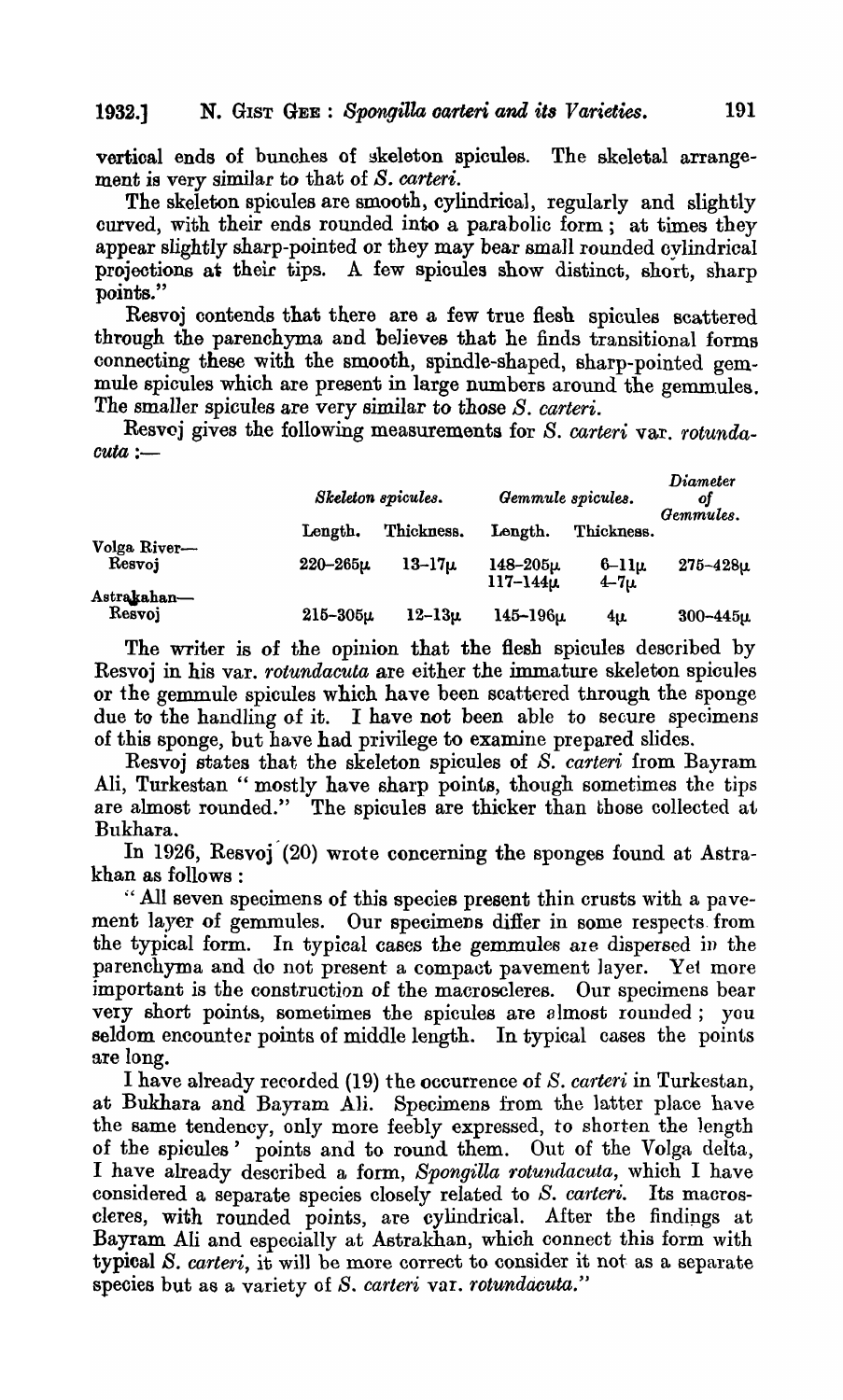This gives, so far as I have access to recent records, a summary of the present status of the study of S. *carteri* and its varieties.

Annandale (3) in 1918, places his varieties *mollis* and *cava* in the synonomy of B. *carteri* and in a personal letter to me Dr. Arndt now agrees with my opinion that his variety *melli* should also be probably plaoed as a synonym of the type species. All three of these varieties of S. *carteri* were distinguished from the type by characteristics of form, which are not stable enough to warrant a varietal name. This leaves the following varieties: *lobosa, balatonensis* and *rotundacuta.* We must confess to a doubt as to the validity of varieties *lobosa* and *balatonensis* <sup>1</sup> since these also are based on external form or skeletal structure, while the spicules and gemmules do not differ materially from the typical form of S. *carteri.* The variety *rotundacuta*, however, seems to be better substantiated because it has skeleton spicules with rounded ends and because it seems to have a very different arrangement of the gemmules they consistently form a "Pavement layer" at the base of the sponge instead of being scattered all through the sponge as is characteristic of the type form.

In my study (12) of the Java sponges of this species, S. *carteri,* I found three distinct types of growth which I have described as follows in an article in *"Treubia"* (1): "Rather compact sponges of a dirty, light brown colour with comparatively smooth surfaces and only a few conspicuous oscula; (2) Light, fluffy sponges of light straw color with their entire surfaces covered with branched growths, somewhat resembling cocks' combs, about one centimeter long. These growths are of an almost uniform length. This type also has a few oscula with low, crater-like elevations." These sponges were very fragile and most of them have crumbled into small bits during transportation.  $(3)$  "There is one Java specimen about two centimeters thick which evidently formed a crust on some flat surface; this specimen has a number of fresh-water shells embedded in it." All of the other Java specimens had grown around some plant support. There were no gemmules present in the sponges of the second type described above as they were evidently collected in a favourable growing season. In spite of the fact that the external appearance of these sponges varied so much, yet I found a remarkable constancy in the spioules and the gemmules, when present, and did not feel juetified in creating varieties on such variable types of external form or habit of growth.

<sup>&</sup>lt;sup>1</sup> It is also interesting in this connection to note the following conclusion by Moser (16) :--" Also where local forms have found themselves in complete isolation, especial-<br>ly in Porifera, it must be treated as a change in growth on biophysical ground. Thus ly in Porifera, it must be treated as a change in growth on biophysical ground. Thus for instance, the local form 'balatonensis' of *Spongilla carteri*, from the Plattensee (Plate 011 p. 8) described by Arndt *(Zoologischer Anzeige,* LVI, p. 78) in 1923, in the nature of its spicules and gemmules differs in nothing from the type-species according to Arndt, but is only a variation produced by outside influence (not due to flowing water, but due to the irregular movements of the waves of stirred up waters). This influence in the external habitat produces the only deviations from the type-form. A study of the fragments reveals a far-reaching agreement of both forms, making the distinction impossible. Such isolated local forms, which have no more connection with the type-form, are not called geographical races. (In the sense of Kleinschmidt: Die *Formen!:reislehre und das Weltwerden des Lebens*, Halle 1925, or of B. Rensch, Das *Prinzip geographischcr Rassenkrei8e* 'Una *das Problem der Artbildung,* Berlin 1929)."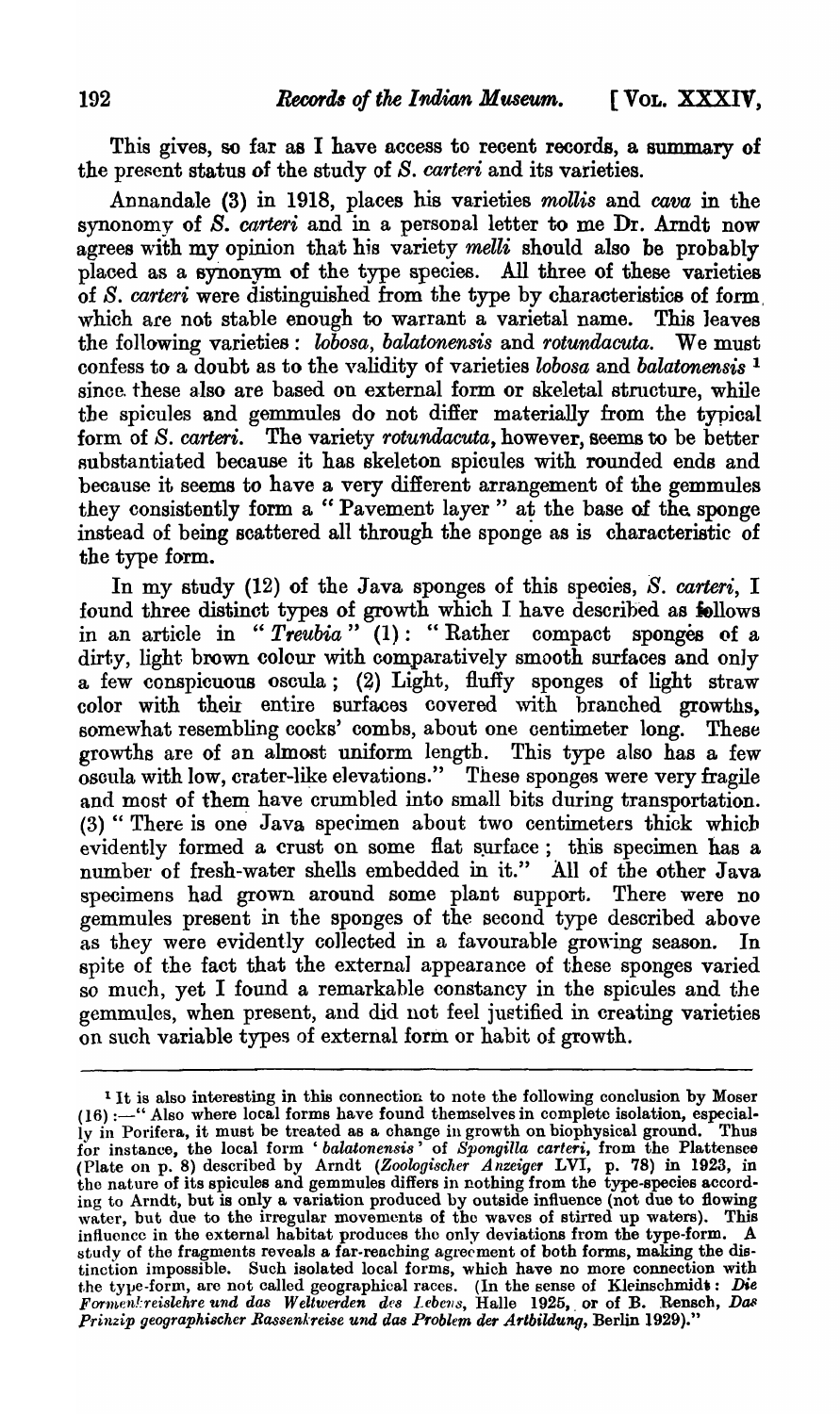I recently brought back from Canton and Amoy, China, through the kindness of the Biology Departments of the Universities in those places, a large number of specimens of *S. carteri*. I find in the external appearance of these a very wide range of difference, but the spicules and gemmules in structure, size and arrangement are remarkable constant. For this reason I prefer to consider all of these sponges as *S. carteri*.

. The Canton sponges may according to their habit of growth also be divided into three groups: (1) There are several specimens more or less cone-shaped with the top cut off and on this top is a very large osculum into tne base of which open a number of canals. The outer surfaces of this group are devoid of prominent growths of any kind and are nearly always quite smooth. These sponges were taken from lumps of mud in the paddy fields and bits of the clay are still mixed with the sponges. The largest of these has a diameter of 10 em. at the base and is almost equally as high. (2) Another lot of the specimens consists of crusts covering small sticks or grass stems. They vary in thiokness from a few millimeters to two or three centimeters or more. These have irregular surfaces composed of elevations and depressions, the small oscula usually occurring in the depressions. Both of these groups contain very large numbers of gemmules which are scattered all through the struoture of the sponges. (3) Some consist of a basal mat out of which very large numbers of cocks'-like growths arise, at times they are single and rod-like, and again these may become flattened out and joined together at the tops forming ridges. In the specimen in hand (54675) these growths seem to represent a new growth upon the older basal layer. The newer growth is lighter brown in colour and contains fewer gemmules than the lower portion. In other specimens where the outgrowths represent the same growth period as the base, they are also filled with gemmules. In none of these do I find the oscula on the outgrowths;" they are at their bases sometimes very small and inconspicuous and at other times very large. One very large osculum in group  $(1)$  is over 2 cm, in diameter. I, however, consider all three of these groups as helonging to the type-form.

For the reason enumerated above, I am inclined to place all the varieties, *mollis, cava, lobosa, melli* and *balatonensis* in the synonomy of the type-form of this species. I have not seen a specimen of the variety *rotundacuta*, but from the descriptions and the illustrations which have been published and which I have seen, this form seems to possess characters of gemmule location and skeleton spicule structure, which entitle it to varietal distinction.

## BIBLIOGRAPHY.

- 1. 1911. Annandale, N., *Fauna of British India,* Fresh-water Sponges, etc., p. 18.
- 2. 1911. Annandale, N., *Fauna of British India*, Fresh-water Sponges, etc., p. 87 et *seq.*
- 3. 1918. Annandale, N., *Mem. Asiat. Soc. of Bengal,* VI, pt. 4, p. 211.
- 4. 1919. Annandale, N., *Rec. Ind. Mus.*, XVIII, pt. 2, p. 87.
- 6. 1923. Arndt, W., *Zool. Anz.,* LVI, p. 80.
- 6. 1926. Arndt, W., *Arch. Hydrobiol.,* XVII, p. 357.